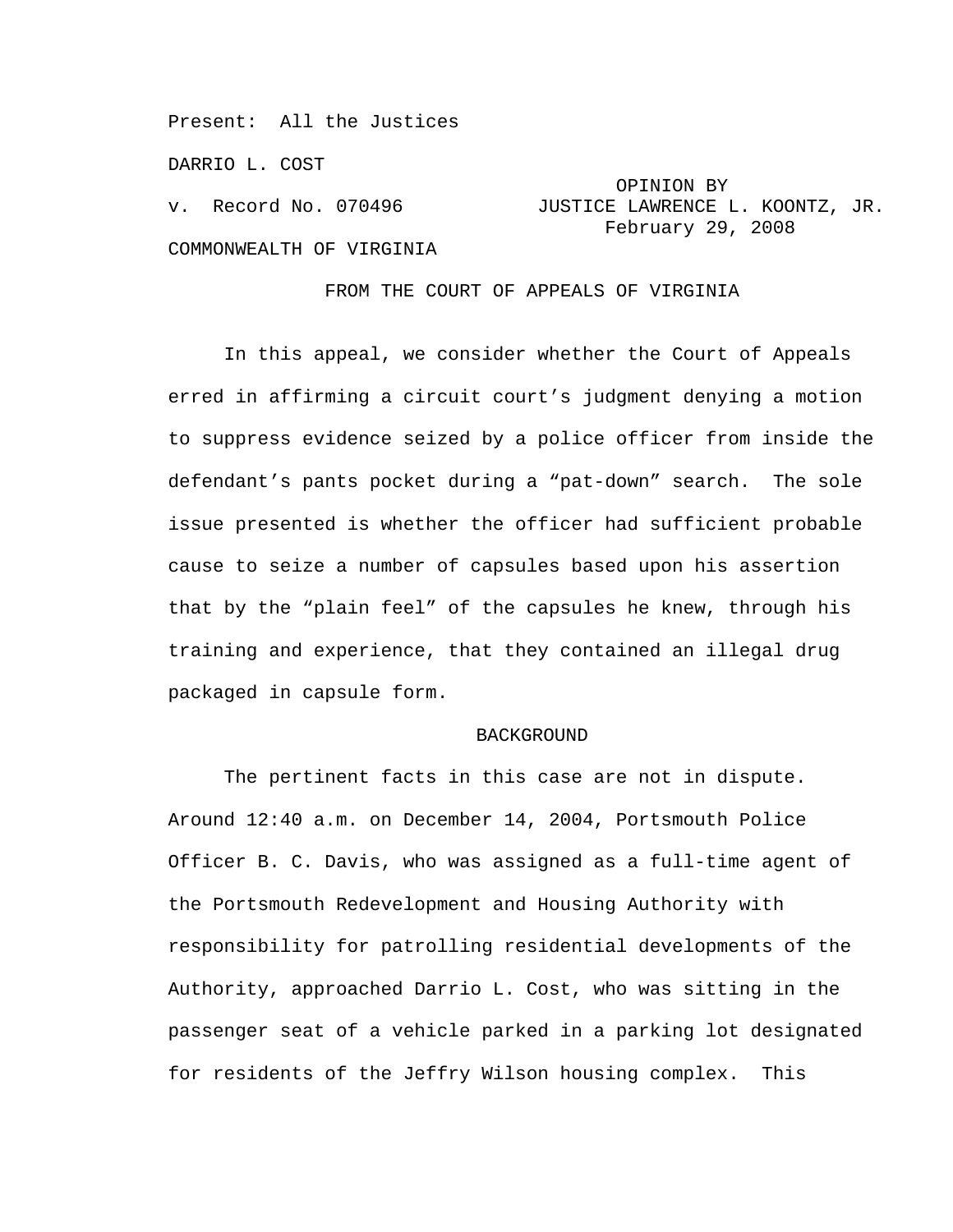property was owned by the Authority. As Davis approached the vehicle's passenger side window, he observed as Cost "immediately reach[ed] across his body towards his left front pants pocket." Davis asked Cost what he was reaching for, but Cost did not answer. Davis told Cost "to get away from" his pocket, but Cost reached toward the pocket again. Davis then directed Cost to exit the vehicle.

Upon exiting the vehicle, Cost immediately told Officer Davis, "[y]ou can't search me, but you can pat me down." Davis conducted a "pat down" search of Cost for concealed weapons. In doing so, Davis immediately frisked the left front pants pocket toward which Cost had been reaching. When Davis touched the pocket, he felt numerous capsules inside. Davis reached into Cost's pocket and removed a plastic bag containing twenty capsules. Subsequent analysis of the contents of those capsules showed that they contained heroin.

Cost was indicted by a grand jury in the Circuit Court of the City of Portsmouth on the charge of possession of heroin with the intent to distribute in violation of Code § 18.2-248. Prior to trial, Cost moved to suppress the heroin capsules seized from his person during the pat-down search, claiming they were discovered in violation of his rights under the Fourth Amendment. At the suppression hearing, Officer Davis testified that he had been a police officer for approximately four and a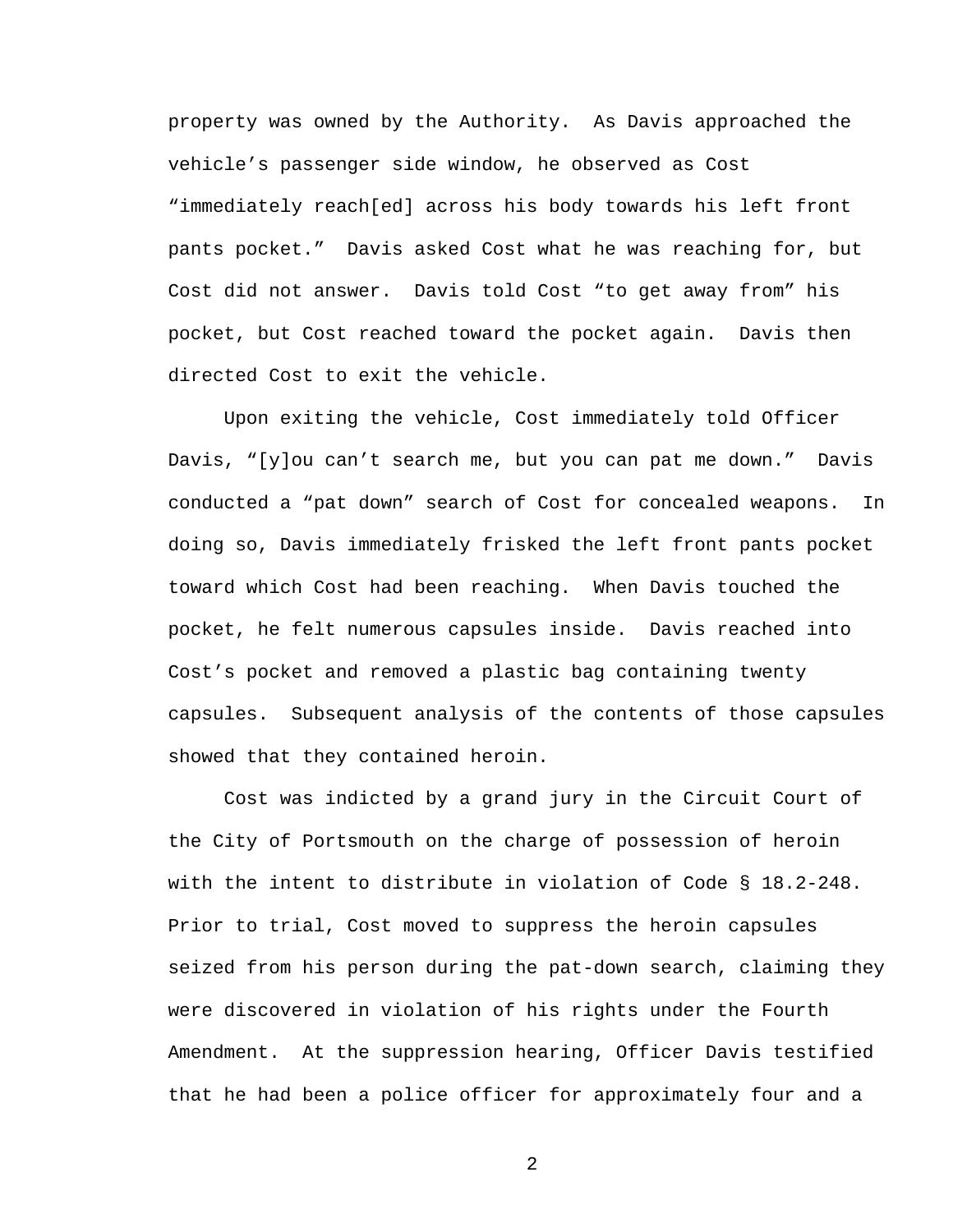half years. Davis testified that he did not feel what he thought to be a weapon in Cost's pocket and that he did not think that there was a weapon in that pocket after he felt the capsules there. Davis contended that upon feeling the capsules in Cost's pocket he "knew" that they were heroin because "[t]hrough my training and experience, I know that that's what heroin is packaged in." On cross-examination, Davis admitted that over-the-counter medications such as "Motrin, Tylenol, or something along those lines" are sometimes "packaged in capsules."

The circuit court denied Cost's motion to suppress the evidence seized from his person. Cost was tried without a jury and found guilty of the offense charged in the indictment. The circuit court sentenced Cost to ten years imprisonment, with a portion of the sentence suspended. Cost appealed his conviction to the Court of Appeals challenging the circuit court's failure to suppress the evidence. The Court of Appeals affirmed the conviction in a published opinion, Cost v. Commonwealth, 49 Va. App. 215, 638 S.E.2d 714 (2006). We granted Cost this appeal.

# **DISCUSSION**

A defendant's claim that evidence was seized in violation of the Fourth Amendment presents a mixed question of law and fact that we review de novo on appeal. Murphy v. Commonwealth, 264 Va. 568, 573, 570 S.E.2d 836, 838 (2002); Bolden v.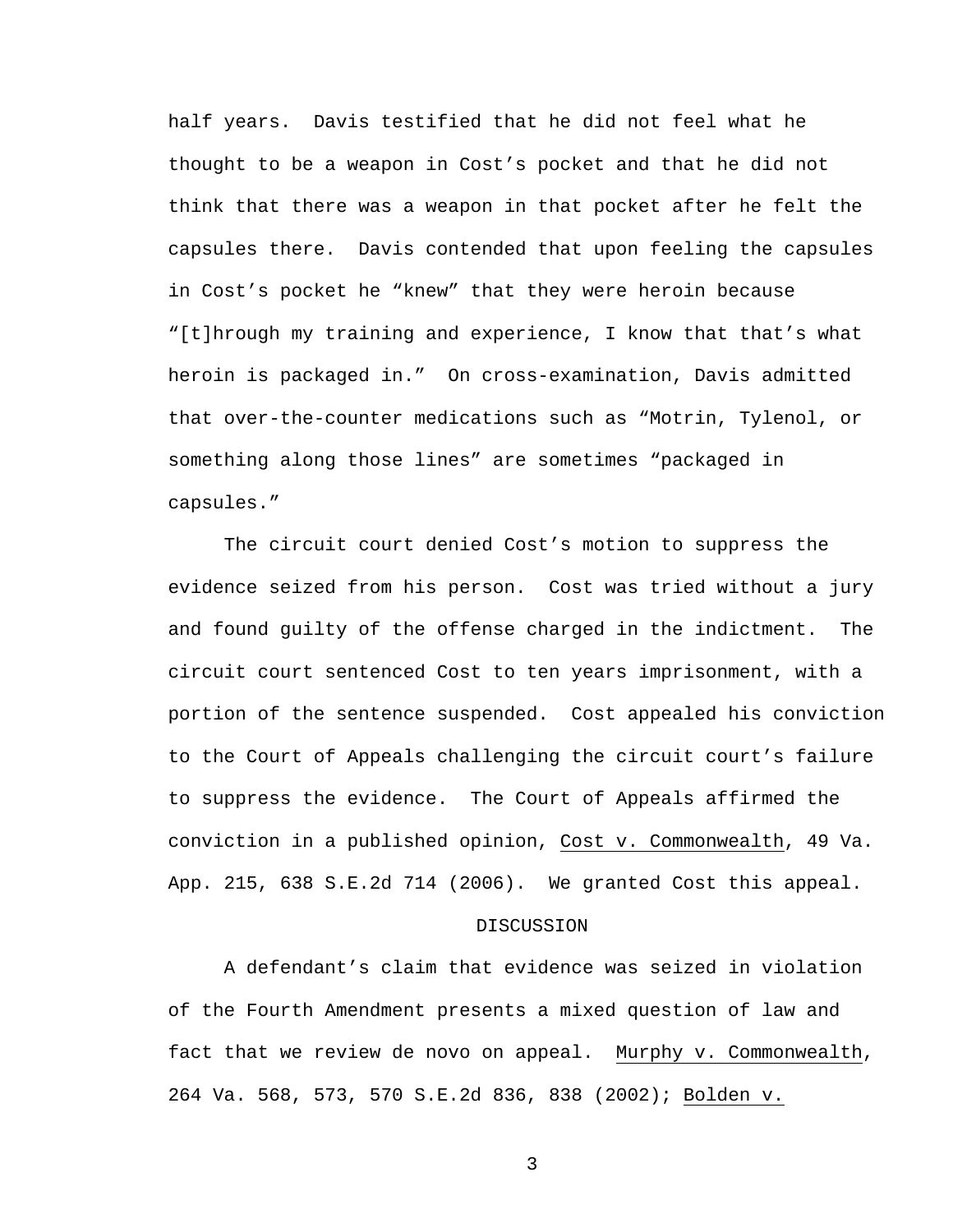Commonwealth, 263 Va. 465, 470, 561 S.E.2d 701, 704 (2002); McCain v. Commonwealth, 261 Va. 483, 489, 545 S.E.2d 541, 545 (2001); see also Ornelas v. United States, 517 U.S. 690, 691, 699 (1996). In making such a determination, we give deference to the factual findings of the circuit court, but we independently determine whether the manner in which the evidence was obtained meets the requirements of the Fourth Amendment. Bolden, 263 Va. at 470, 561 S.E.2d at 704; McCain, 261 Va. at 490, 545 S.E.2d at 545; Bass v. Commonwealth, 259 Va. 470, 475, 525 S.E.2d 921, 924 (2000). The defendant has the burden to show that, considering the evidence in the light most favorable to the Commonwealth, the circuit court's denial of his suppression motion was reversible error. Bolden, 263 Va. at 470, 561 S.E.2d at 704; McCain, 261 Va. at 490, 545 S.E.2d at 545; Fore v. Commonwealth, 220 Va. 1007, 1010, 265 S.E.2d 729, 731 (1980).

Cost does not dispute that during an investigative stop, a law enforcement officer may conduct a limited search for concealed weapons if the officer reasonably believes that a criminal suspect may be armed and dangerous. Terry v. Ohio, 392 U.S. 1, 27 (1968); see also Florida v. J.L., 529 U.S. 266, 269- 70 (2000); Adams v. Williams, 407 U.S. 143, 146 (1972); Harris v. Commonwealth, 241 Va. 146, 150, 400 S.E.2d 191, 193-94 (1991); Jones v. Commonwealth, 230 Va. 14, 19, 334 S.E.2d 536,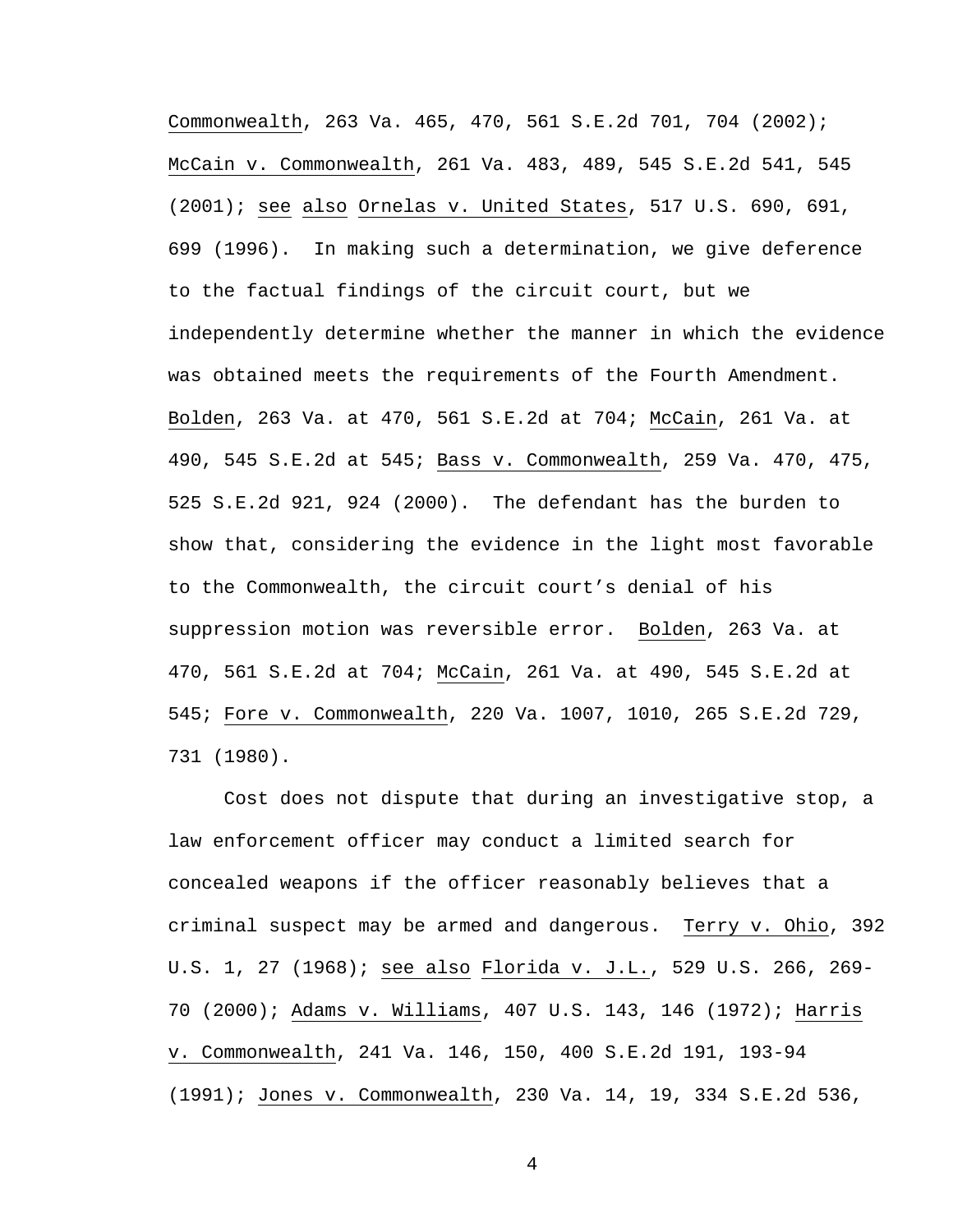539-40 (1985). Indeed, Cost expressly consented to such a limited search of his person by Officer Davis. Rather, Cost argues that his Fourth Amendment right to be free from unreasonable searches and seizures was violated because Officer Davis exceeded the proper scope of a Terry pat-down search. Cost contends that this is so because the character of the capsules as containing heroin, or some other form of contraband, would not be immediately apparent merely by feeling the capsules through his clothing, and Davis could discern that what he did feel in Cost's pocket was not a weapon. Thus, Cost asserts that the heroin capsules removed from his pocket should have been excluded from evidence.

The Commonwealth responds that the Court of Appeals correctly held that determining whether a law enforcement officer conducting a Terry pat-down search had sufficient probable cause to seize an item suspected to be contraband based upon the feel of the object through the suspect's clothing requires a consideration of the totality of the circumstances. Cost, 49 Va. App. at 227, 638 S.E.2d at 719-20. Thus, the Commonwealth contends that the circuit court correctly ruled, and the Court of Appeals properly agreed, that Officer Davis was justified in seizing the capsules from Cost's pocket because "[a]lthough other [legal] substances are contained in capsules, his own experience and common sense told Davis that one does not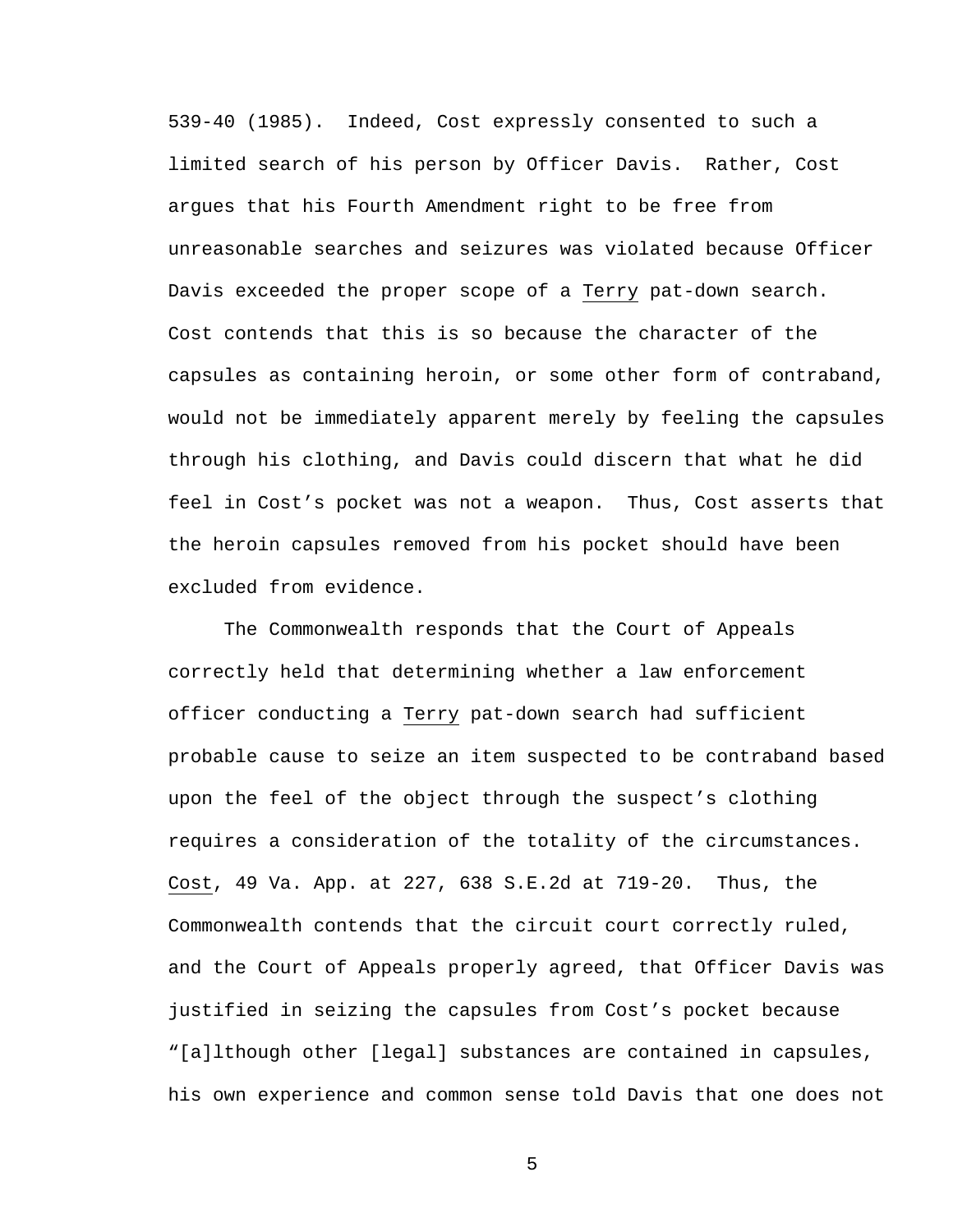carry numerous loose capsules of legal substances in one's pocket."

We agree with the Commonwealth that the determination whether a law enforcement officer had sufficient probable cause to seize contraband from a person in the course of a Terry patdown search requires a consideration of the totality of the circumstances surrounding the search, as well as a consideration of the officer's knowledge, training and experience. As we have recently observed, "[a]n officer who conducts a Terry pat-down search is justified in removing an item from a subject's pocket if the officer reasonably believes that the object might be a weapon. Lansdown v. Commonwealth, 226 Va. 204, 213, 308 S.E.2d 106, 112 (1983). Additionally, the removal of an item from a subject's pocket is also justified if the officer can identify the object as suspicious under the 'plain feel' variation of the plain view doctrine. Minnesota v. Dickerson, 508 U.S. 366, 375- 76 (1993); see Murphy v. Commonwealth, 264 Va. 568, 574, 570 S.E.2d 836, 839 (2002)." Grandison v. Commonwealth, 274 Va. 316, 319-20, 645 S.E.2d 298, 300 (2007).

The "plain feel" doctrine comports with the traditional application of the Fourth Amendment because, when the character of the object felt by the officer is immediately apparent either as a weapon or some form of contraband, the object is for all practical purposes within the plain view of the officer. The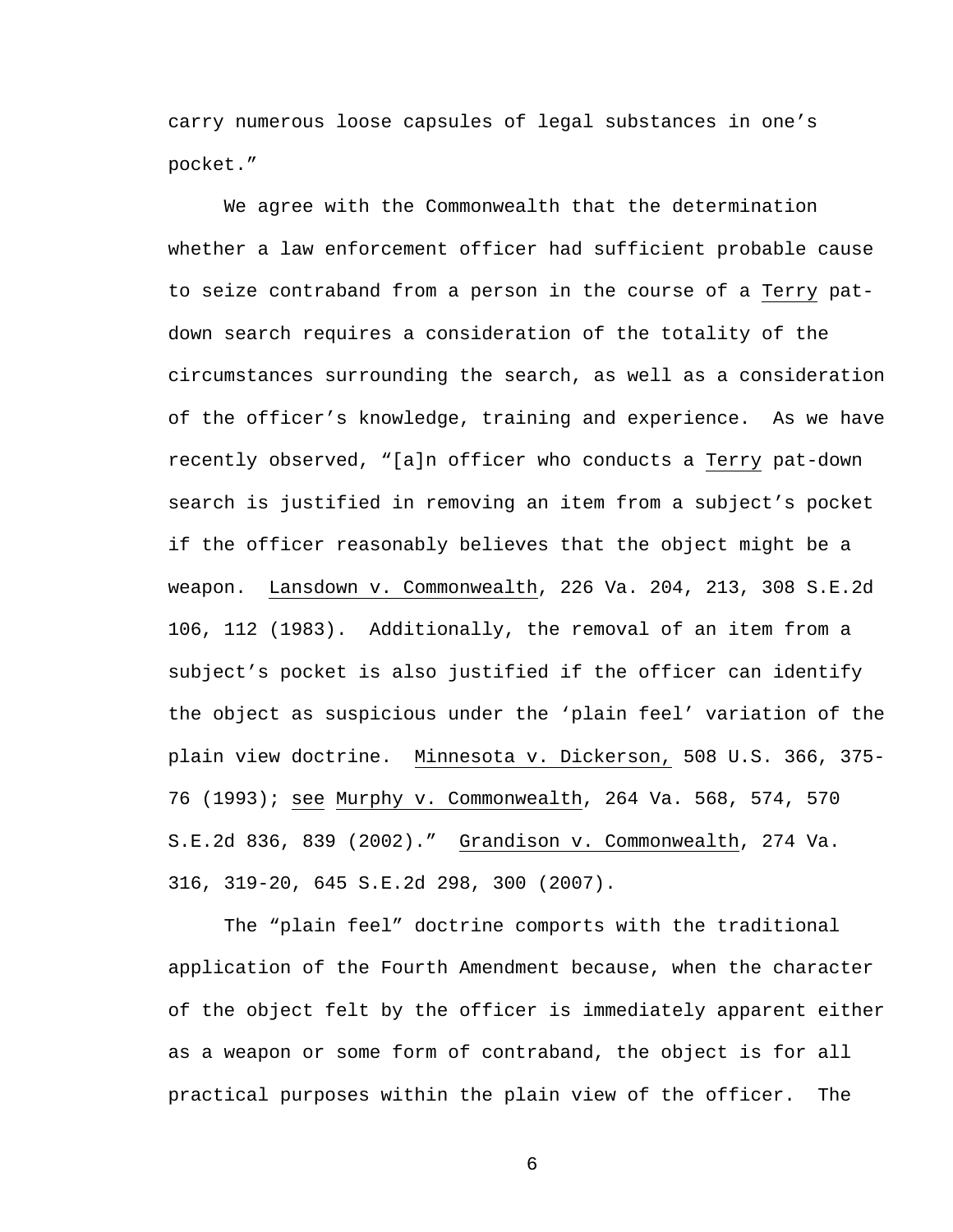Fourth Amendment does not require the officer to be subjected unreasonably to the risk of harm from a dangerous weapon or to ignore criminal activity occurring in his presence. In Dickerson, the United States Supreme Court explained that when the identity of the object is immediately apparent to the officer conducting a legal pat-down search of a suspect "there has been no invasion of the suspect's privacy beyond that already authorized by the officer's search for weapons; if the object is contraband, its warrantless seizure would be justified by the same practical considerations that inhere in the plainview context." 508 U.S. at 375-76.

"However, an item may not be retrieved under the plain view doctrine unless it is 'immediately apparent' to the officer that the item is evidence of a crime. Coolidge v. New Hampshire, 403 U.S. 443, 466 (1971); Murphy, 264 Va. at 574, 570 S.E.2d at 839." Grandison, 274 Va. at 320, 645 S.E.2d at 300. It is not sufficient probable cause to seize an item from inside the suspect's clothing if the officer has no more than an educated "hunch" based upon the "plain feel" that the item might be contraband. See Harris v. Commonwealth, 241 Va. 146, 151, 400 S.E.2d 191, 194 (1991) (addressing officer's "hunch" that a closed canister contained illegal drugs).

Consistent with these principles, we have stated that "when the character of the item is not immediately apparent from the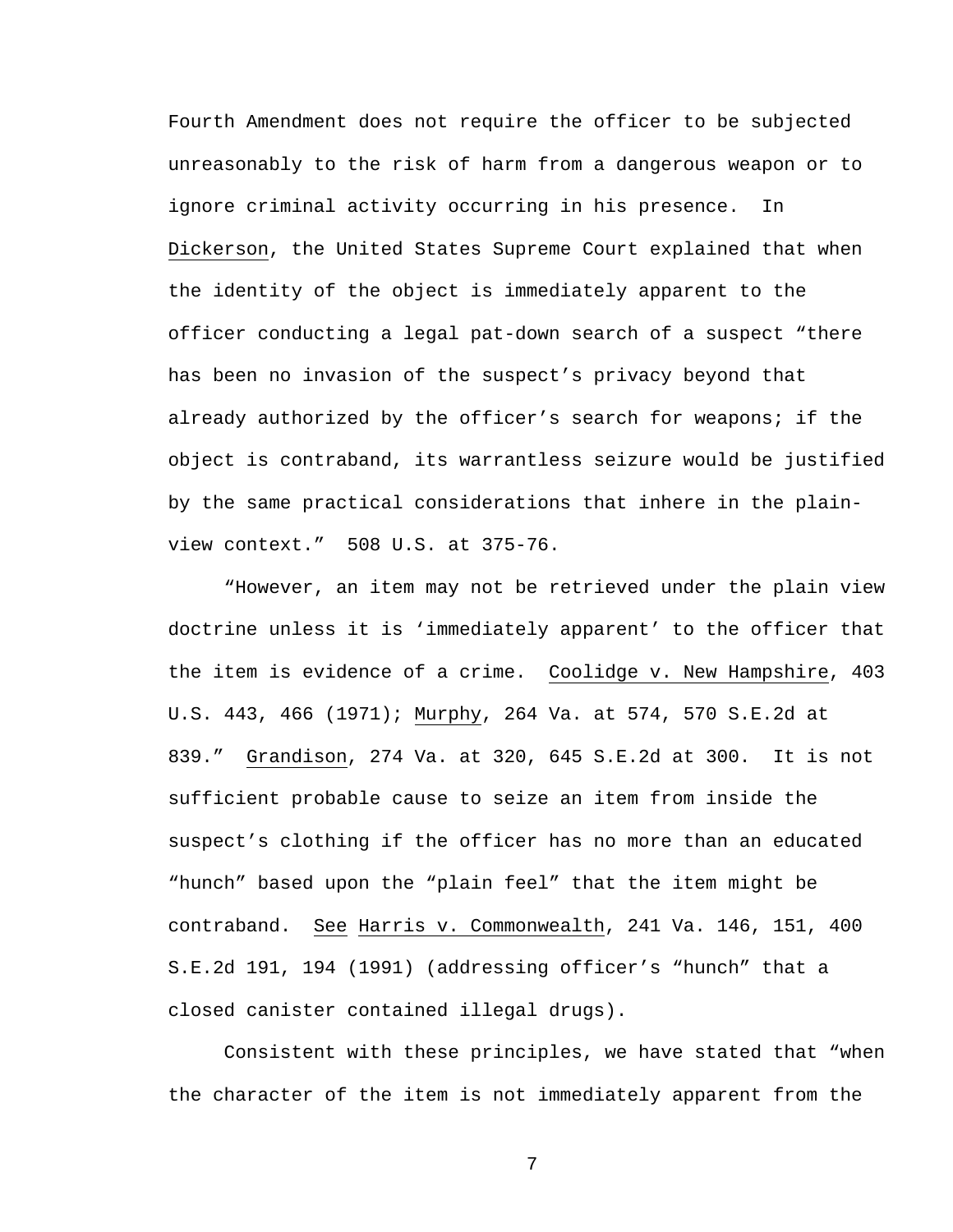'pat[-]down' search, and the officer does not reasonably suspect that the item is a weapon, further search regarding the item is not allowed [by the Fourth Amendment] because such an evidentiary search is unrelated to the justification for the frisk" of the suspect. Murphy, 264 Va. at 574, 570 S.E.2d at 839. In Murphy, we held that marijuana contained in a plastic bag in the suspect's pants pocket was illegally seized during a pat-down search because the character of the bag's contents as contraband was not immediately apparent from the officer's tactile perception and, thus, the officer did not have probable cause to seize the bag and its content without a warrant. Id. at 574-75, 570 S.E.2d at 839-40.

In the present case, Officer Davis admitted in his testimony that over-the-counter medications such as "Motrin, Tylenol, or something along those lines" are sometimes "packaged in capsules." Common experience in the purchase of these legal medications supports this admission. Moreover, it is selfevident that if an item may just as well be a legal medication dispensed in capsule form or a capsule containing an illegal drug, its character as the latter cannot be readily apparent by feeling a suspect's outer clothing that contains the item inside.

In that context, the Court of Appeals acknowledged that "feeling the capsules alone may not be sufficient probable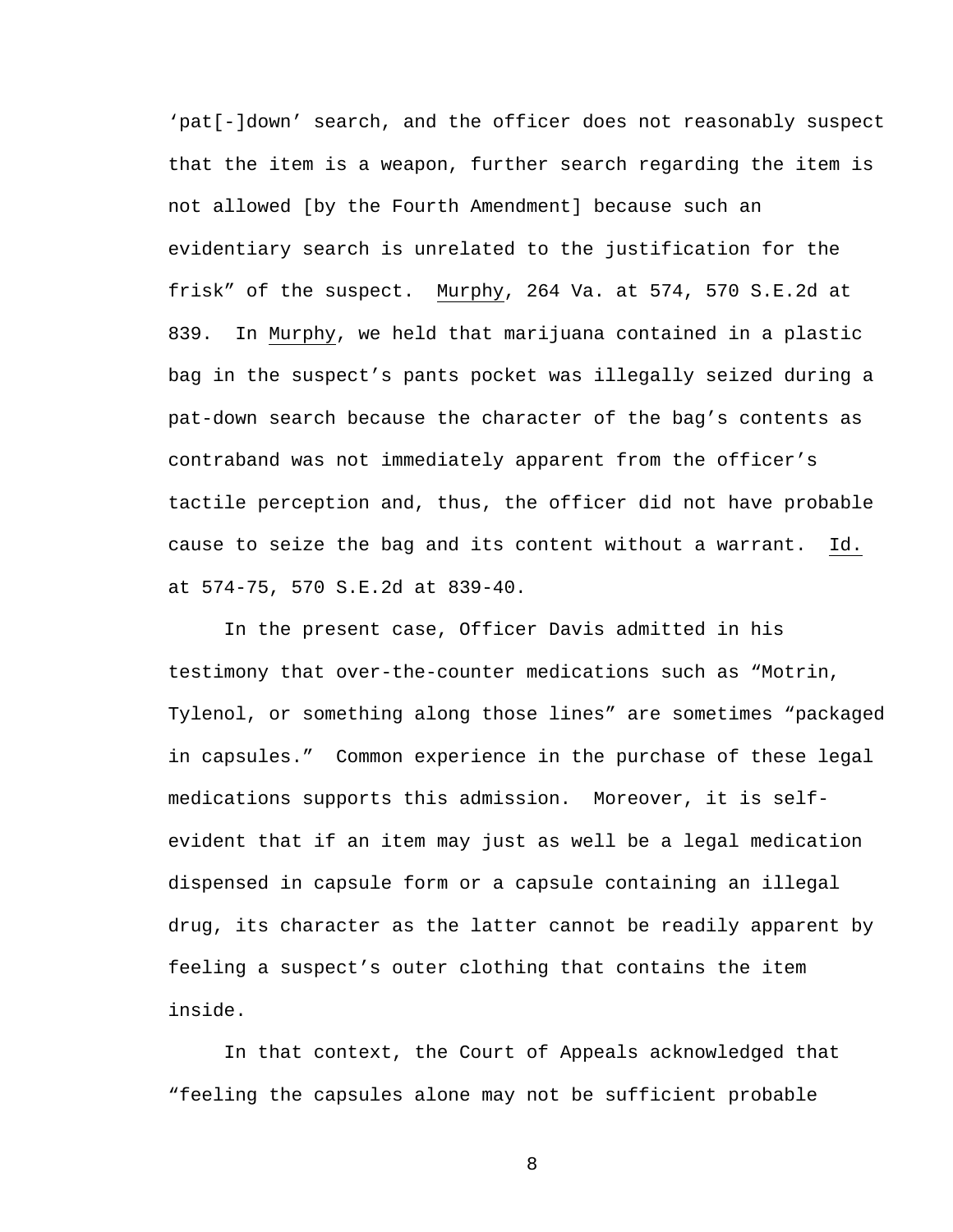cause" to support the warrantless seizure of the capsules in question. Cost, 49 Va. App. at 227, 638 S.E.2d at 719. In an effort to distinguish our decision in Murphy, the Court of Appeals reasoned that Cost had "attempted to conceal the drugs, failed to heed the officer's demand that he cease the furtive behavior, and failed to respond to the officer's questions." Id. at 227, 638 S.E.2d at 720.

We disagree with the Court of Appeals' characterization of Cost's actions as "furtive" and its conclusion that Cost "attempted to conceal the drugs." Even viewed in the light most favorable to the Commonwealth, the evidence does not show that Cost did anything by stealth or in a surreptitious manner. According to Officer Davis' testimony, Davis was readily able to observe all of Cost's actions. There is no evidence to even suggest that Cost attempted to remove the drugs from his pocket and secrete them in some other place. There is no evidence that Cost attempted to conceal the drugs; they were already in his pocket. Cost's failure to respond to the officer's questions is of no particular significance because Cost was under no obligation to respond to Davis's questions. Moreover, Cost complied with Davis's order to exit the vehicle and immediately consented to the pat-down search by Davis.

In sum, whatever significance Cost's actions may have had in supporting Davis' suspicions regarding Cost under the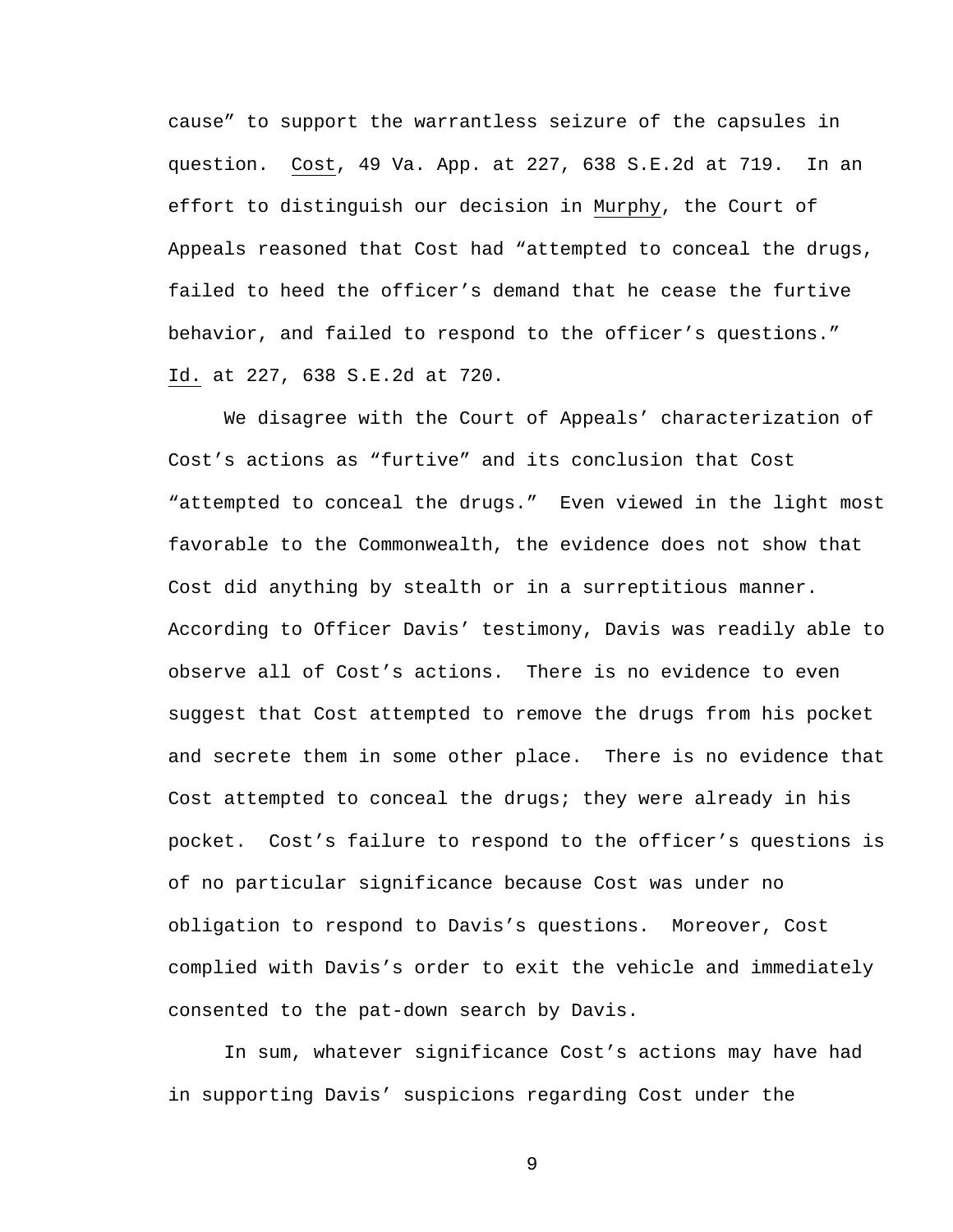totality of the circumstances, they relate to the justification for the pat-down search conducted by Davis for a possible concealed weapon. Whether those circumstances support the seizure of the capsules is another matter. In Murphy, the "totality of circumstances" was, if anything, more suggestive of the presence of contraband. Murphy was subject to a lawful patdown search for weapons when he was found in a residence where police executed a "search warrant [that] authorized the police to search 'the entire residence' for 'marijuana, cocaine, cocaine base, heroin, scales, ledgers, logs, money, guns, phone bills, syringes and any other item that would be connected with the illegal sale and/or use of any other illegal narcotic or non-prescription drug.' " Murphy, 264 Va. at 571, 570 S.E.2d at 837. Yet, in that case we held that marijuana contained in a plastic bag in the suspect's pants pocket was illegally seized during a pat-down search because the character of the baggie's contents as contraband was not immediately apparent.

Here, the character of the capsules seized from Cost's pants pocket could not have been immediately apparent to Officer Davis as a result of the pat-down search. Cost's movements and his failure to respond to the officer's questions supported a well-educated "hunch," but were insufficient to establish probable cause required to permit a warrantless seizure of the capsules from inside Cost's pants packet. See e.g., Graham v.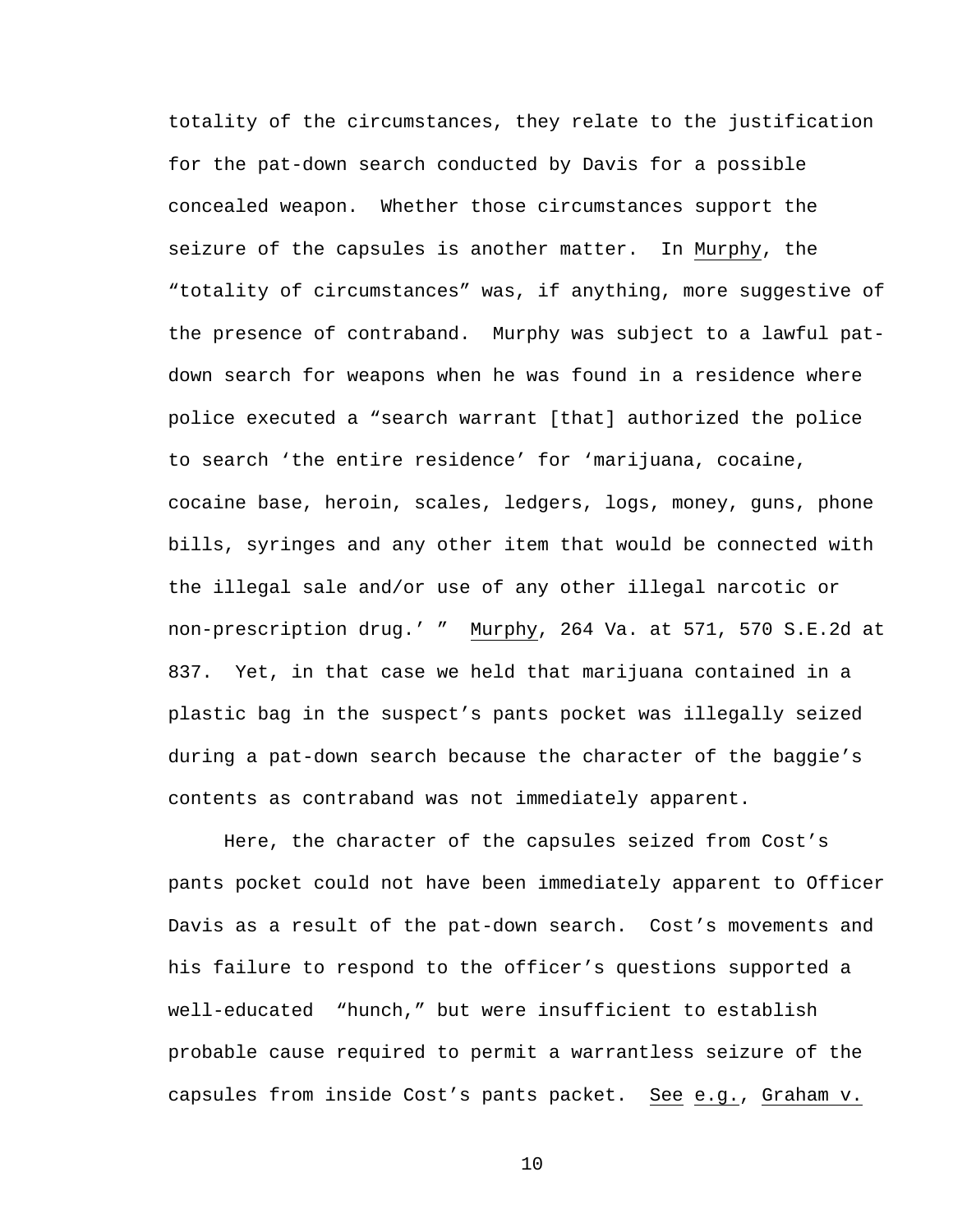State, 893 S.W.2d 4, 6 (Tex. Ct. App. 1994). Accordingly, we hold that the Court of Appeals erred in affirming the judgment of the circuit court overruling Cost's motion to suppress the evidence illegally seized from his person under the Fourth Amendment of the United States Constitution.

### CONCLUSION

For these reasons, we will reverse the judgment of the Court of Appeals. Because the evidence seized from Cost should have been suppressed, there would be insufficient evidence to sustain Cost's conviction for possession of heroin with intent to distribute in any retrial. Accordingly, Cost's conviction will be reversed, and the indictment against him will be dismissed. Jackson v. Commonwealth, 267 Va. 666, 681, 594 S.E.2d 595, 603 (2004).

### Reversed and dismissed.

JUSTICE LEMONS, with whom JUSTICE KINSER joins, dissenting.

 In this case, it is important to remember that we are not dealing with certainties or even a standard requiring proof "beyond a reasonable doubt," rather, we must consider probabilities.

The legal standard of probable cause, as the term suggests, relates to probabilities that are based upon the factual and practical considerations in everyday life as perceived by reasonable and prudent persons. The presence or absence of probable cause is not to be examined from the perspective of a legal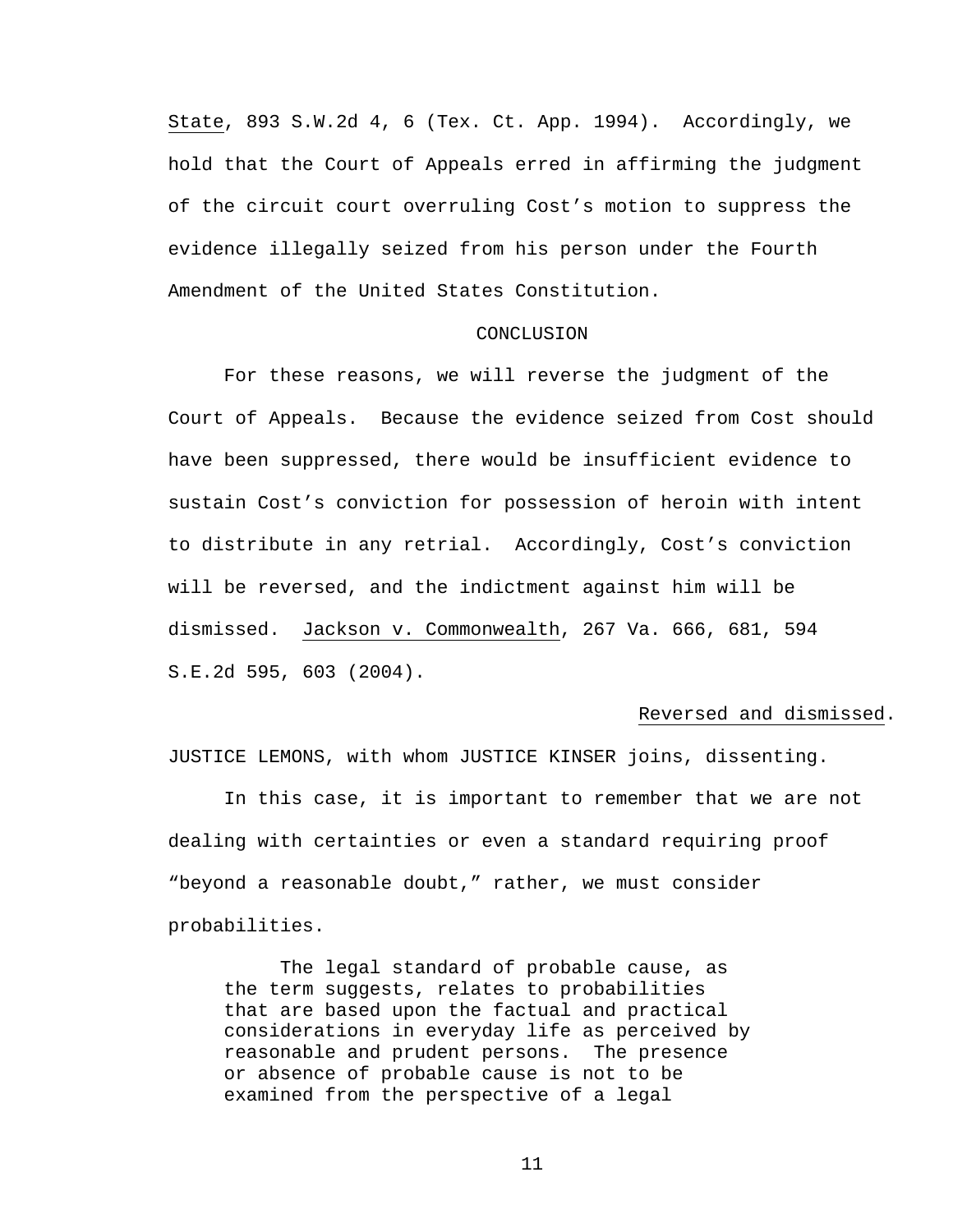technician. Rather, probable cause exists when the facts and circumstances within the officer's knowledge, and of which he has reasonably trustworthy information, alone are sufficient to warrant a person of reasonable caution to believe that an offense has been or is being committed. Draper v. United States, 358 U.S. 307, 313 (1959); Schaum v. Commonwealth, 215 Va. 498, 500, 211 S.E.2d 73, 75 (1975). In order to ascertain whether probable cause exists, courts will focus upon "what the totality of the circumstances meant to police officers trained in analyzing the observed conduct for purposes of crime control." Hollis v. Commonwealth, 216 Va. 874, 877, 223 S.E.2d 887, 889 (1976).

Taylor v. Commonwealth, 222 Va. 816, 820-21, 284 S.E.2d 833, 836 (1981).

Cost gave the officer permission to conduct a "pat-down" but did not give permission for the officer to reach into his pockets. However, upon conducting the "pat-down" by consent, the officer detected "numerous capsules" in Cost's pocket. In Minnesota v. Dickerson, 508 U.S. 366 (1993), the Supreme Court discussed the seizure of contraband detected by sense of touch during a "pat-down" search. The Court stated:

If a police officer lawfully pats down a suspect's outer clothing and feels an object whose contour or mass makes its identity immediately apparent, there has been no invasion of the suspect's privacy beyond that already authorized by the officer's search for weapons; if the object is contraband, its warrantless seizure would be justified by the same practical considerations that inhere in the plain-view context.

Id. at 375-76.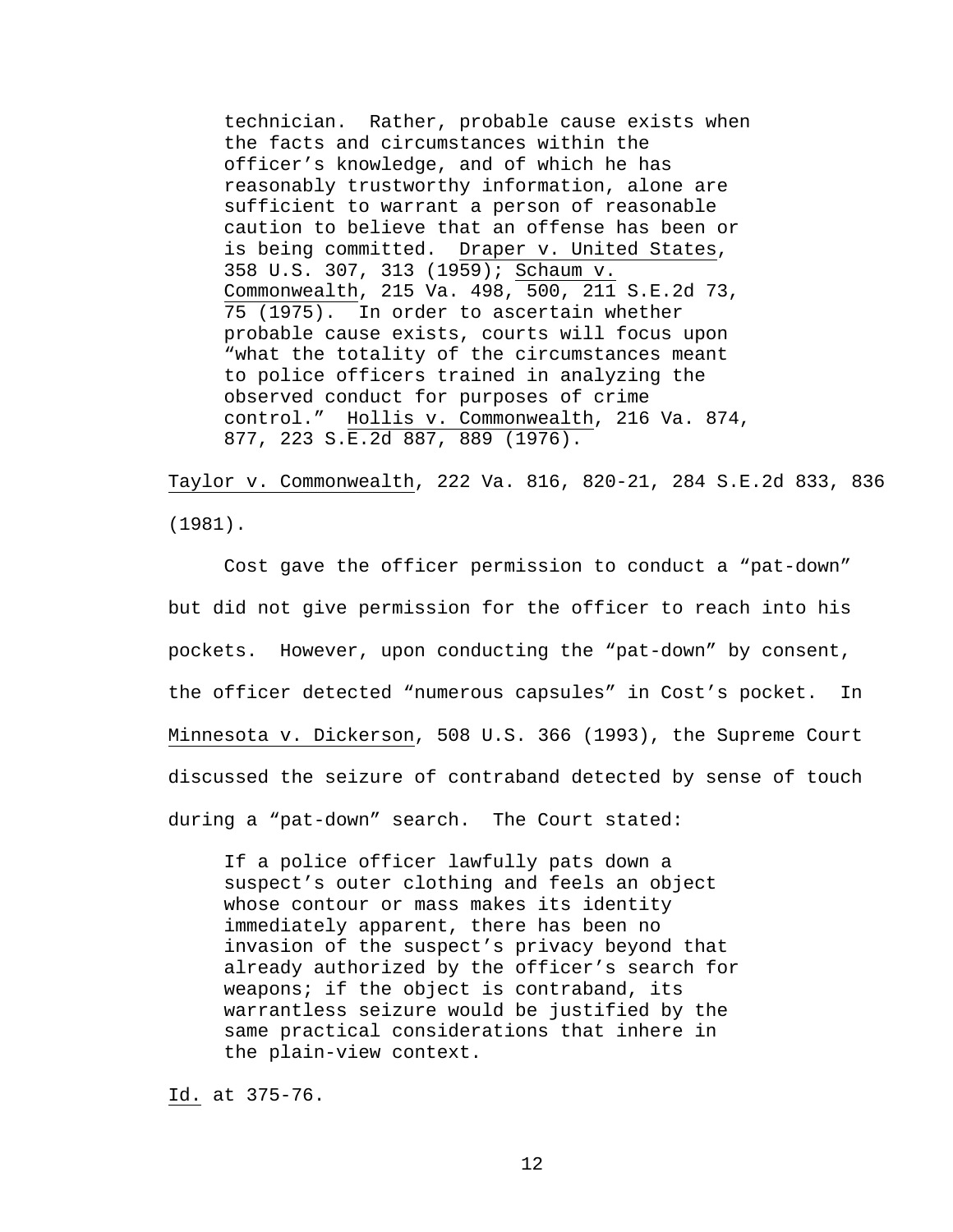The officer reached into Cost's left pants pocket and removed a plastic bag containing 20 capsules subsequently determined to contain heroin. If the justification for the search of Cost's pocket depended solely upon the "plain feel" of a capsule in the pocket, the officer could not lawfully search Cost's pocket. But the justification in this case is based upon other circumstances as well.

 It was immediately apparent to the officer that the items in Cost's pocket were capsules. The totality of the circumstances, which a court is required to consider, give probable cause that the capsules contained an illegal substance. Cost was a passenger in a parked car when the encounter began. When the officer approached the car on the passenger side, Cost "immediately reached across his body towards his left front pants pocket." The officer asked Cost what he was reaching for, and Cost did not reply. The officer directed Cost to "get away from the pocket." Cost disregarded the officer's direction and again reached for his left front pants pocket. Cost was ordered to exit the car, whereupon a consensual "pat-down" occurred.

 The totality of the circumstances included furtive gestures toward the pocket where the contraband was located. Furtive gestures alone may not be sufficient to establish probable cause; however, furtive gestures coupled with other indicia of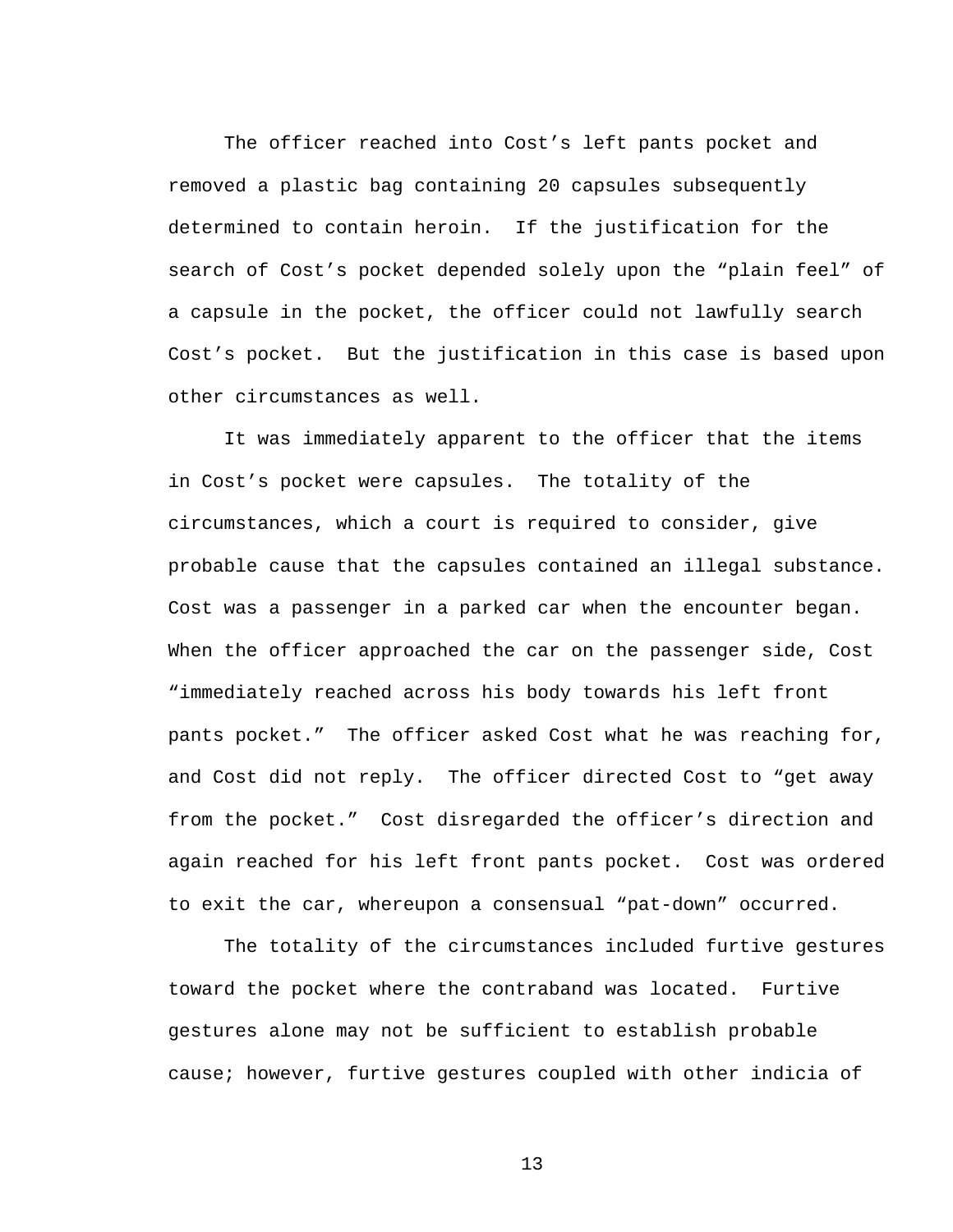criminal activity may suffice to establish probable cause. See Sibron v. New York, 392 U.S. 40, 66 (1968); 2 Wayne R. LaFave, Search and Seizure § 3.6(d), at 351-52 (4th ed. 2004) ("if police see a person in possession of a highly suspicious object or some object which is not identifiable but which because of other circumstances is reasonably suspected to be contraband, and [also] observe that person make an apparent attempt to conceal that object . . . , probable cause is then present").

 The officer detected not one or two capsules, but "numerous" capsules. As the evidence demonstrated, there were 20 capsules in the plastic bag in the pocket. Certainly, it is not impossible that someone would carry vitamins or other legal medication in capsules in a pocket. But we are not dealing with possibilities, we are directed to consider probabilities in this analysis. Additionally, we must consider the specialized training of the officer who, at the time of trial had made 50 – 60 drug arrests and had specialized training on packaging of narcotics.

 The majority states that it disagrees with the Court of Appeals opinion that characterizes Cost's gestures as "furtive." It was the Commonwealth at trial that characterized Cost's gestures as "furtive." The trial court ruling must be considered in the context of the evidence and the arguments advanced by the parties. The Court of Appeals opinion does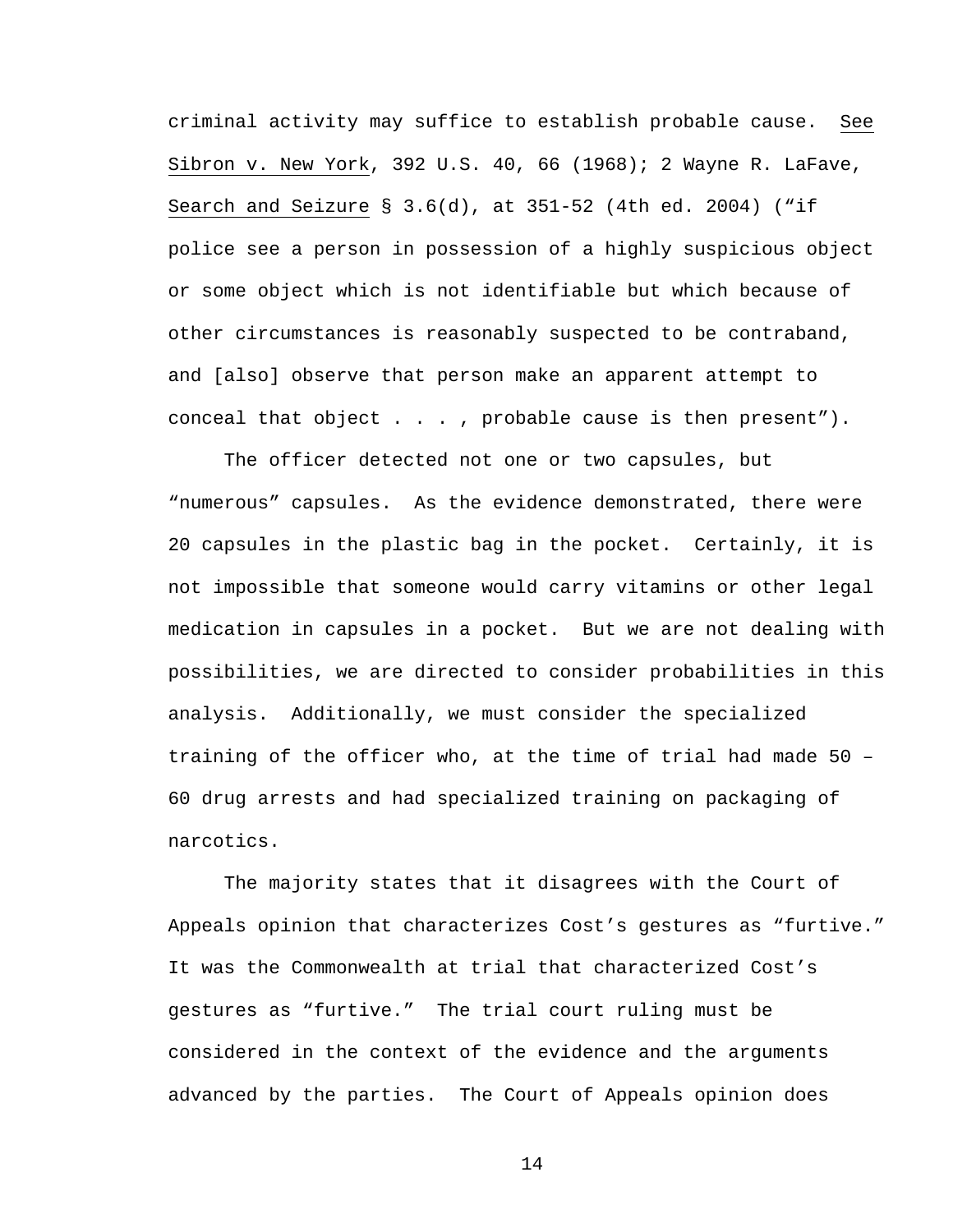exactly what we have stated numerous times is the role of an appellate court. Appellate courts are not fact-finders. Appellate courts are called upon to determine if the facts are sufficient to support a trial court judgment. But an appellate court is not permitted to substitute its judgment concerning the facts for that of the trial court. Here, the majority engages in recharacterization of the facts.

The majority opinion affirms the principle that a reviewing court analyzing a suppression motion must consider the totality of the circumstances. But the majority does not apply the principle in this case.

In Ball v. United States, 803 A.2d 971, 972 (D.C. 2002), the court reviewed a trial court's refusal to suppress the evidence. In Ball, the defendant had been a passenger in a motor vehicle stopped for a traffic infraction. When the officer approached the car, the defendant began "to move his left hand and he was trying to cover his abdomen area with a newspaper which was seated on the seat next to him." Id. at 973. Upon directing the defendant to exit the car, he "immediately put his hands in his jacket pocket." Id. The officer ordered the defendant to remove his hands from the pocket and as the defendant complied, he once again "attempted to place his right hand in his right front jacket pocket." Id. Before the encounter was over, the defendant attempted to reach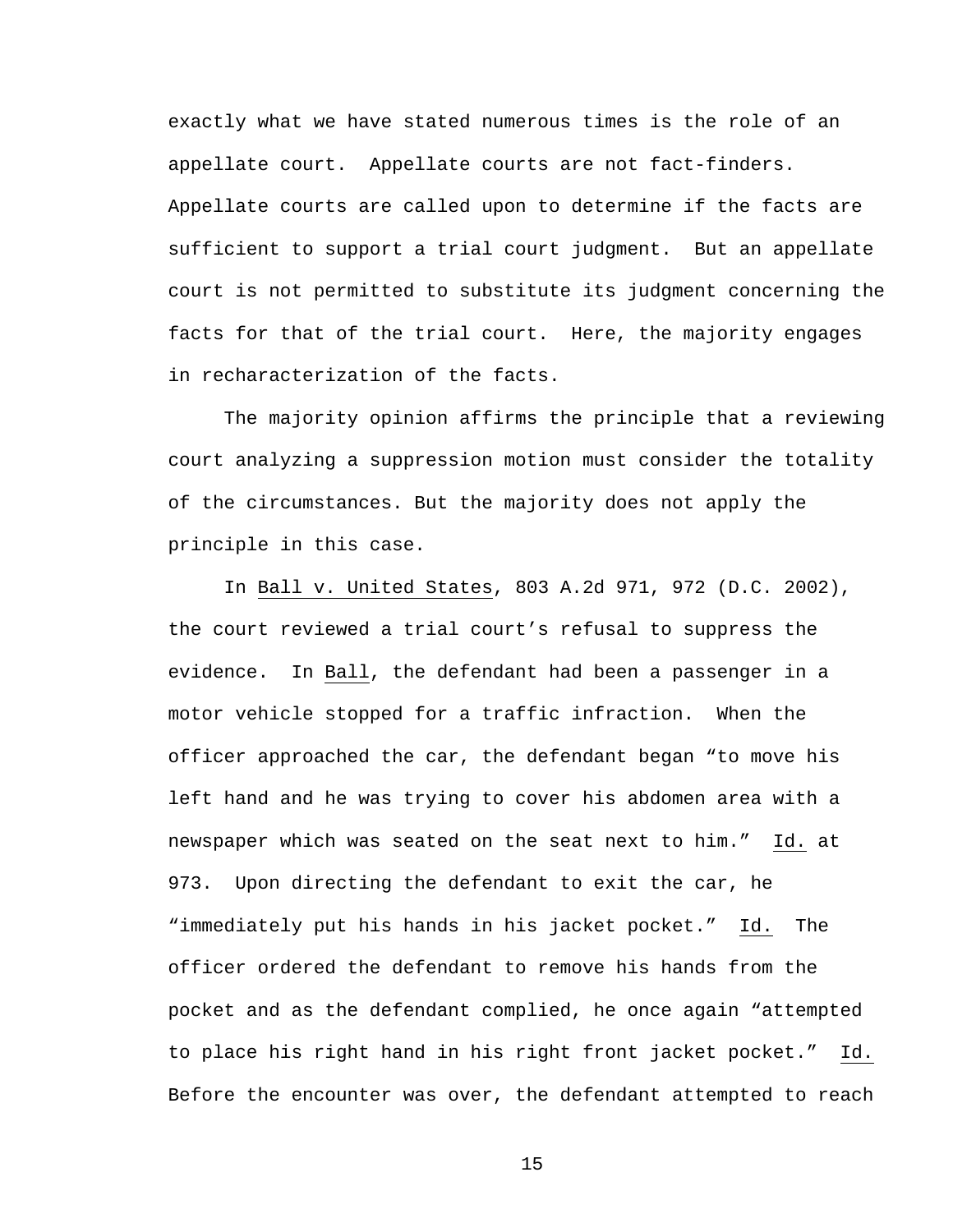into the same pocket for a third time. Upon a protective "patdown" for weapons, the officer "felt a large cylinder container which [he] thought to be a large medicine bottle," and "because [the defendant] made several attempts to go into his pocket and remove it" the officer concluded that it was probable that the medicine bottle contained contraband. Id. The court affirmed the denial of the motion to suppress based upon the totality of the circumstances including the officer's training in packaging of narcotics. The court concluded:

Viewed against the officer's experience, appellant's conduct added enough information to cross the threshold from reasonable suspicion that appellant might have a weapon in his jacket pocket to probable cause that he had drugs in the medicine bottle felt in the pocket.

Id. at 982.

In the case of State v. Briggs, 536 S.E.2d 858 (N.C. Ct. App. 2000), the Court of Appeals of North Carolina affirmed the trial court's refusal to suppress a cigar holder seized after an officer conducted a "pat-down" for weapons and discerned the presence of the object in a pocket. Using a totality of the circumstances analysis, the court stated:

Accordingly, we consider the numerous facts and circumstances surrounding the officer's seizure of the cigar holder in determining whether seizure of the cigar holder was lawful. Here, the hour was late and defendant was stopped in a "high crime" area. The officer had previously arrested the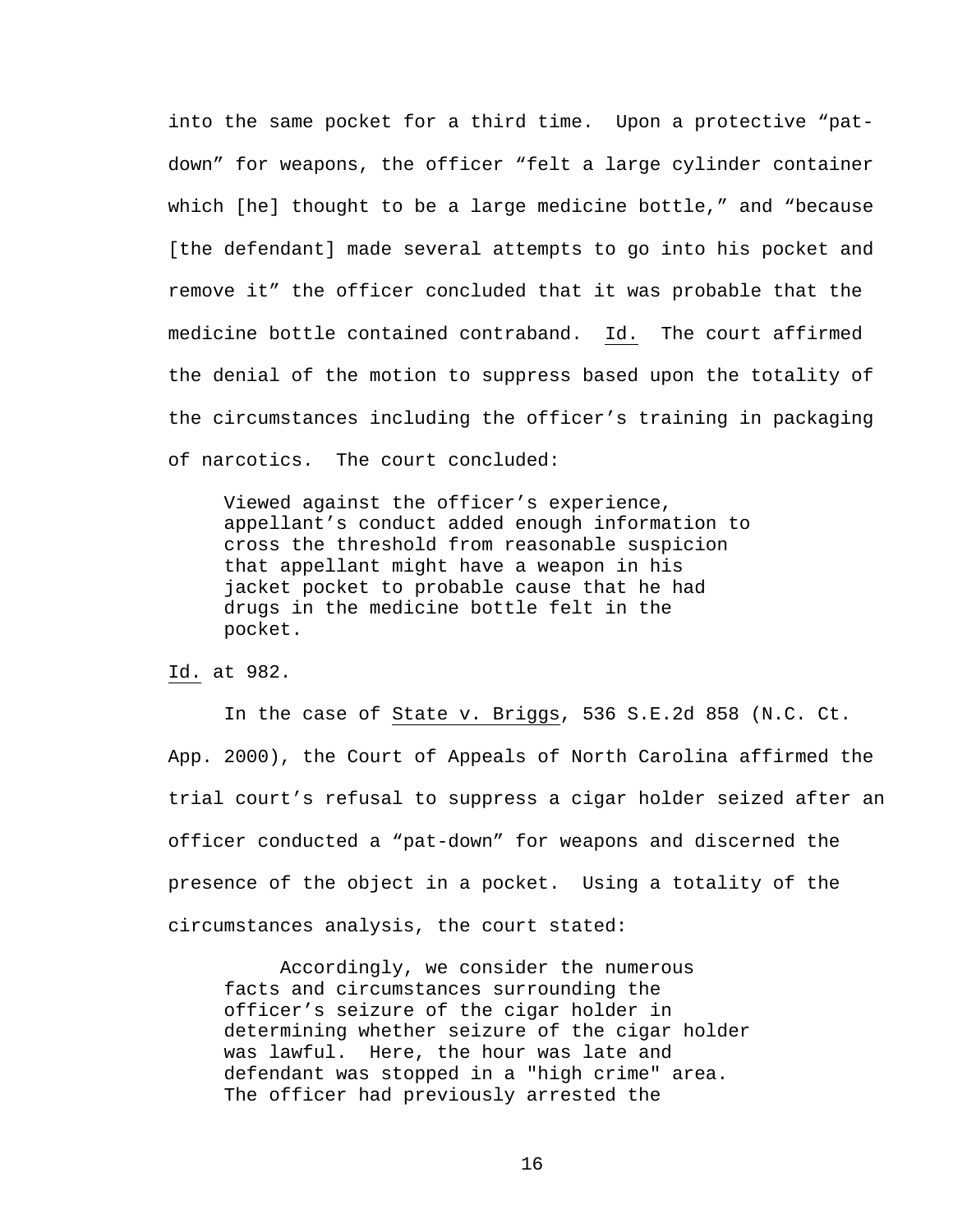defendant for possession of controlled substances and knew defendant was on probation for such an arrest at the time of the stop. The officer smelled burned cigar in defendant's vehicle and on defendant, and was aware that burning cigars were commonly used to mask the smell of illegal substances. Defendant had previously stated he did not smoke cigars. His eyes were red and glassy, and his behavior suggested possible usage of a controlled substance. Furthermore, the officer's experience made him aware that cigar holders were commonly used to store controlled substances. Considering these facts and circumstances, [the officer] had sufficient information to warrant a person of reasonable caution in the belief that the item he detected contained contraband. Absent any evidence indicating impermissible manipulation of the object by the officer, we conclude seizure of the cigar holder in this case was lawful.

Id. at 863-64 (citations omitted).

I can summarize it no better than Judge Frank did in his

opinion in the Court of Appeals:

While feeling the capsules alone may not be sufficient probable cause, the totality of the circumstances gave the officer probable cause to believe the numerous capsules contained illicit drugs. Appellant attempted to conceal the drugs, failed to heed the officer's demand that he cease the furtive behavior, and failed to respond to the officer's questions. See generally 2 Wayne R. LaFave, Search & Seizure § 3.6(f), at 364 (4th ed. 2004) (explaining that "refusal to answer is one factor which an officer may consider, together with evidence that gave rise to his prior suspicion, in determining whether there are grounds for arrest"). Based on the totality of the circumstances, consisting of furtive movements and suspicious conduct, culminating in the officer feeling numerous capsules, which based on the officer's